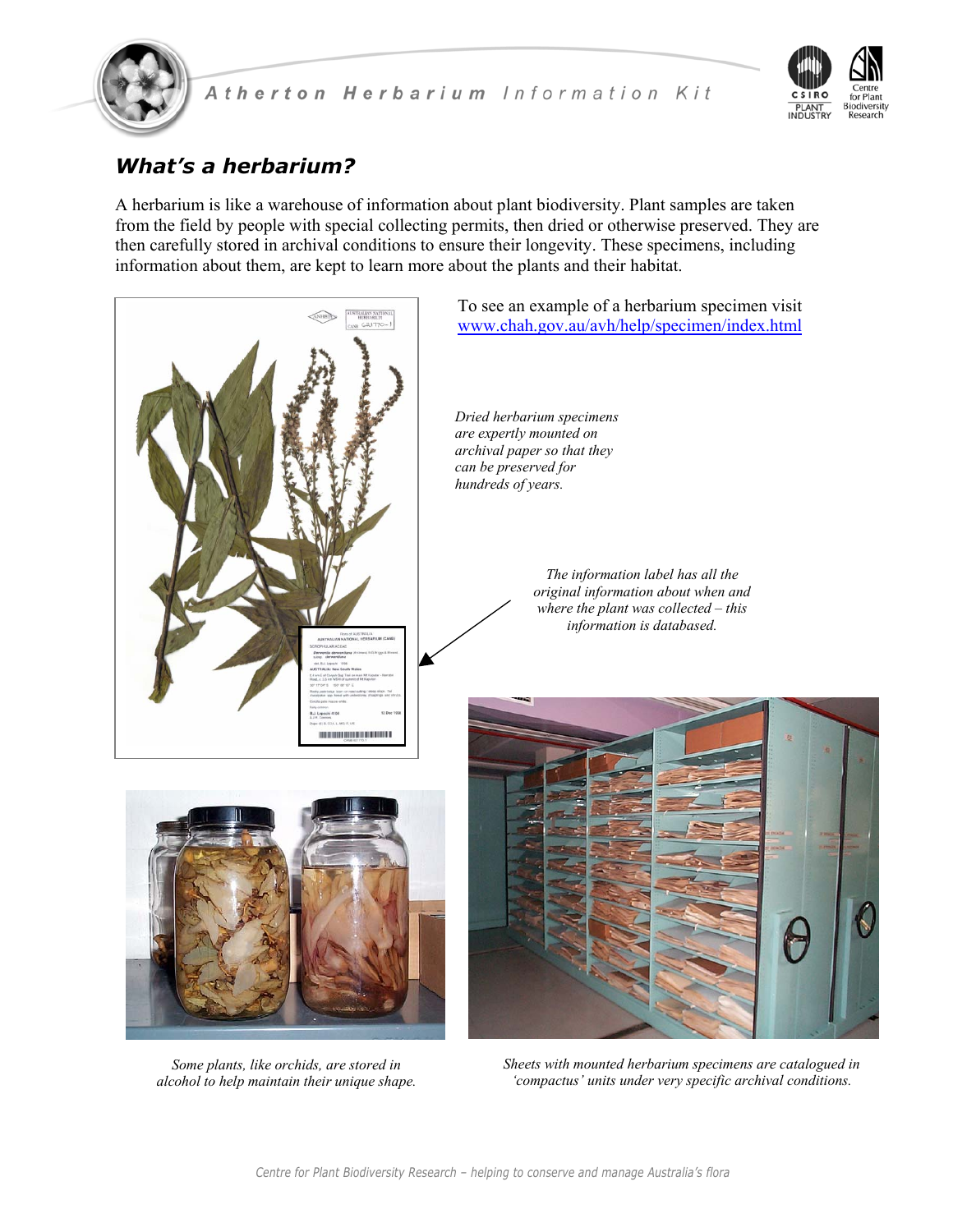



## *What are herbaria used for?*

The collections housed in herbaria are primarily used for scientific research. Research that might commonly take place in a herbarium includes:

- Mapping current and past ecological and geographic distribution of plants to help with landcare and bioprospecting;
- Evolutionary history of plants;
- Existing and changing nature of plant communities and their habitats;
- Invasion biology and weed ecology;
- Molecular phylogenetics; and
- Classification and naming of plants.

Many specimens in herbaria are unique. The Australian National Herbarium holds specimens that date back to Captain Cook's expedition in 1770. These specimens are particularly valuable not just because of their cultural significance but because they are a snapshot of Australia's botanical history that can never be recaptured.



*Herbarium specimens and information about them help to correctly identify plants, such as the spotted gum –*  Corymbia maculata *(right), and its relationships with other plants (above).* 



Owing to the precious nature of herbarium specimens they are not usually available for the public to view or handle and most herbaria have restricted



*Plant specimens are mounted by trained volunteers (above), then entered into databases (right), like Australia's Virtual Herbarium that contains millions of records of plant specimens.* 

access to minimise damage to their collections.

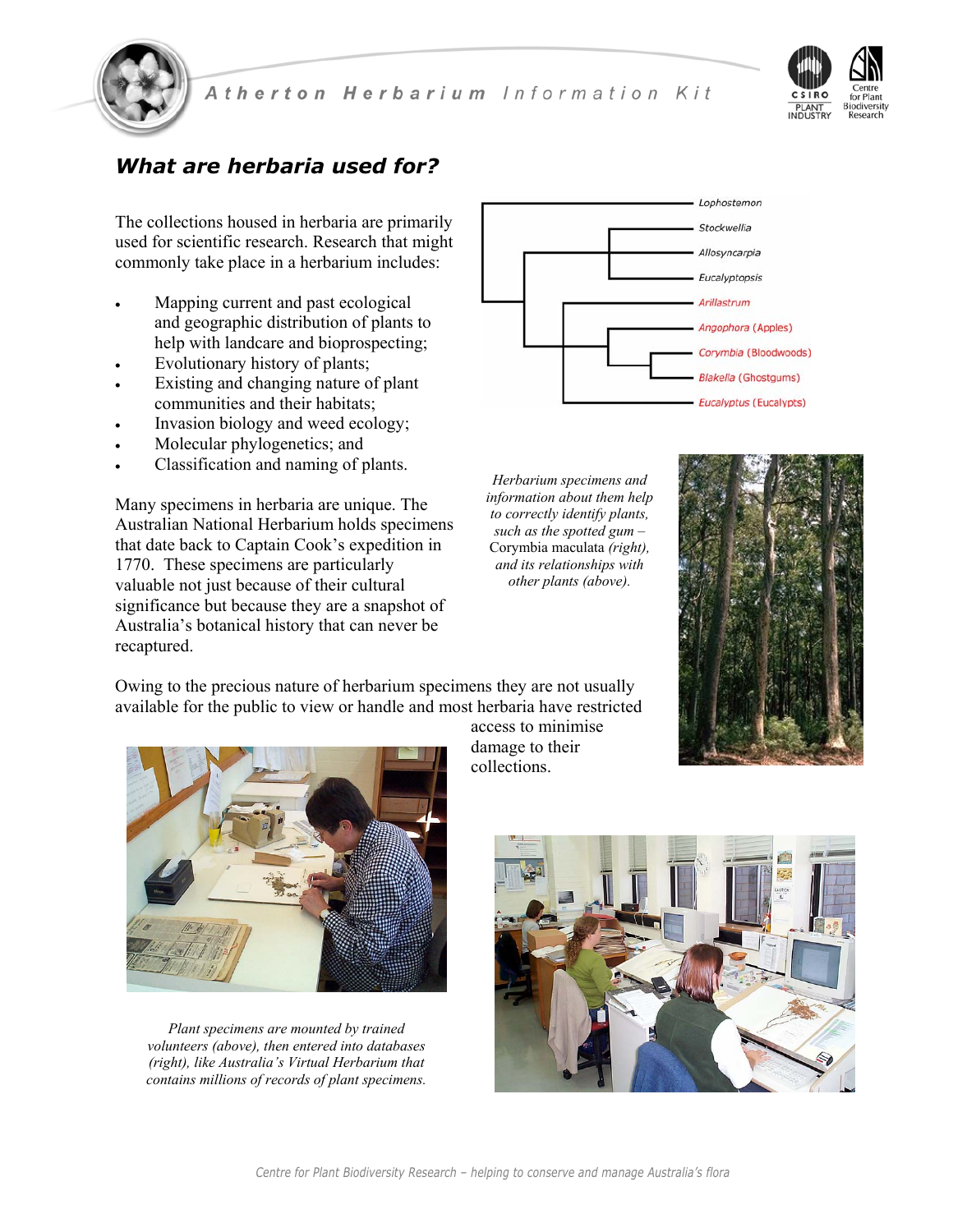



## *The Australian National Herbarium*

The Australian National Herbarium (ANH) contains over 1.4 million herbarium specimens, including 120,000 located at Atherton, and is the largest herbarium in Australia. It is jointly supported by CSIRO Plant Industry and the Australian Government Department of the Environment and Heritage as part of the Centre for Plant Biodiversity Research.

Working as part of the ANH in Canberra are around forty researchers, PhD students and technical and support staff. This is supplemented by a number of honours students, summer students and botanical interns throughout the year. At any time up to five visiting scientists also work at the ANH in Canberra. A group of about fifty volunteers also assist with specimen processing, especially mounting.

Research at the ANH focuses on Australian native plants and plants of Papua New Guinea, Indonesia and New Zealand. Staff at the ANH employ a range of techniques in molecular biology, environmental modelling and community ecology and have specific expertise in eucalypts,



*The Australian National Herbarium in Canberra was extended in 1994 to accommodate more specimens, expand the library and map resource rooms as well as molecular laboratories essential for developments in modern herbaria research.*

orchids, melaleucas, daisies, mosses, hopbushes and lilly pillys.

The ANH is recognised as the national herbarium for Australia and maintains its collections under high quality standards and is recognised for its international reputation and standing.



To share scientific knowledge and resources, the ANH participates in a loan program whereby herbarium specimens are loaned to other scientific institutions where scientists can research them. Although not open to the public the ANH offers guided tours to special interest groups.

For more information on the ANH visit www.cpbr.gov.au/cpbr/herbarium.

*Modern herbaria research relies on new specialist techniques such as molecular biology as well as classical methods. The ANH is supported by extensive laboratory facilities and expertise to analyse the molecular nature of Australia's plants.*

*Centre for Plant Biodiversity Research – helping to conserve and manage Australia's flora*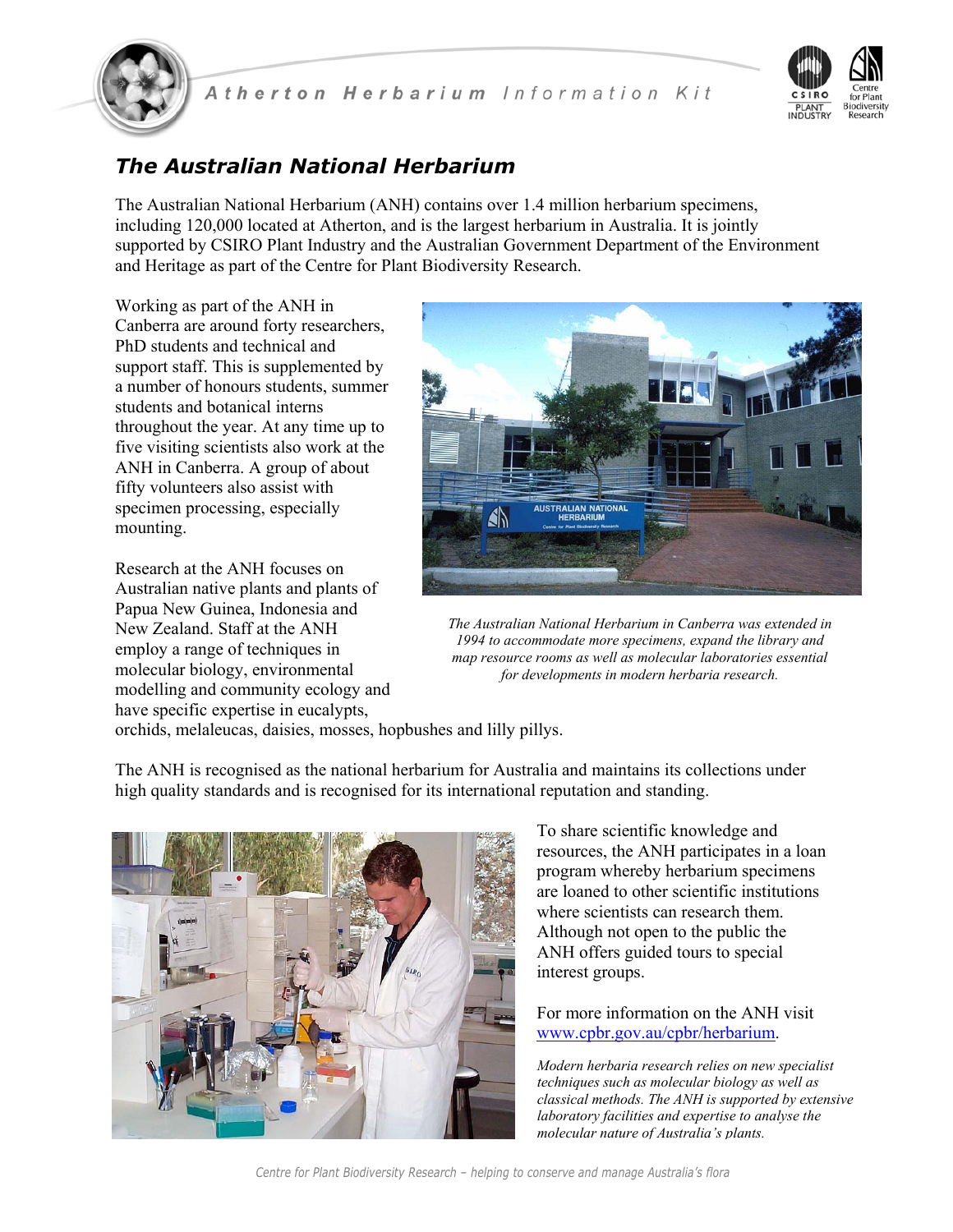



### *The Atherton Herbarium*

The Atherton Herbarium is part of the Australian National Herbarium (ANH) housing 120,000 of the total 1.4 million specimens of the ANH. These specimens are predominantly tropical plants of Australia with some from Papua New Guinea.

Since the establishment of the Atherton Herbarium in 1971 researchers there have been responsible for discovering many new species and identifying a number of rare species in Queensland's rain forests. The Atherton Herbarium has successfully documented the rain forest flora of northern

**Oueensland** which was poorly known prior to its establishment.

Specimens held at the Atherton Herbarium also provided the information necessary to develop the





*As part of the Australian National Herbarium, the Atherton Herbarium, Queensland (above) houses 120,000 herbarium specimens.* 

*Visitors and student groups may be given a behind the scenes glimpse of the facility during guided tours (left).* 

interactive identification key *Australian Tropical Rain Forest Plants – trees, shrubs and vines*.

Two retired botanists expert on rain forest flora are adding to the interactive rain forest identification key *Australian Tropical Rain Forest Plants: trees, shrubs and vines* by including orchids, herbs, ferns, grasses, pandans, parasites and palms. They are available for discussion at Atherton Herbarium by appointment. One person works at the Atherton Herbarium to ensure specimens are maintained correctly and specimen loans are arranged.

Local scientists use the Atherton Herbarium as the basis for field work and local community groups use its resources for reference purposes. The Atherton Herbarium is not open to the public, but occasionally supports visiting scientists and takes guided tours.



*Collecting plant specimens and undertaking field work in Queensland's rainforest is an ongoing and important component of research into Australia's tropical flora.*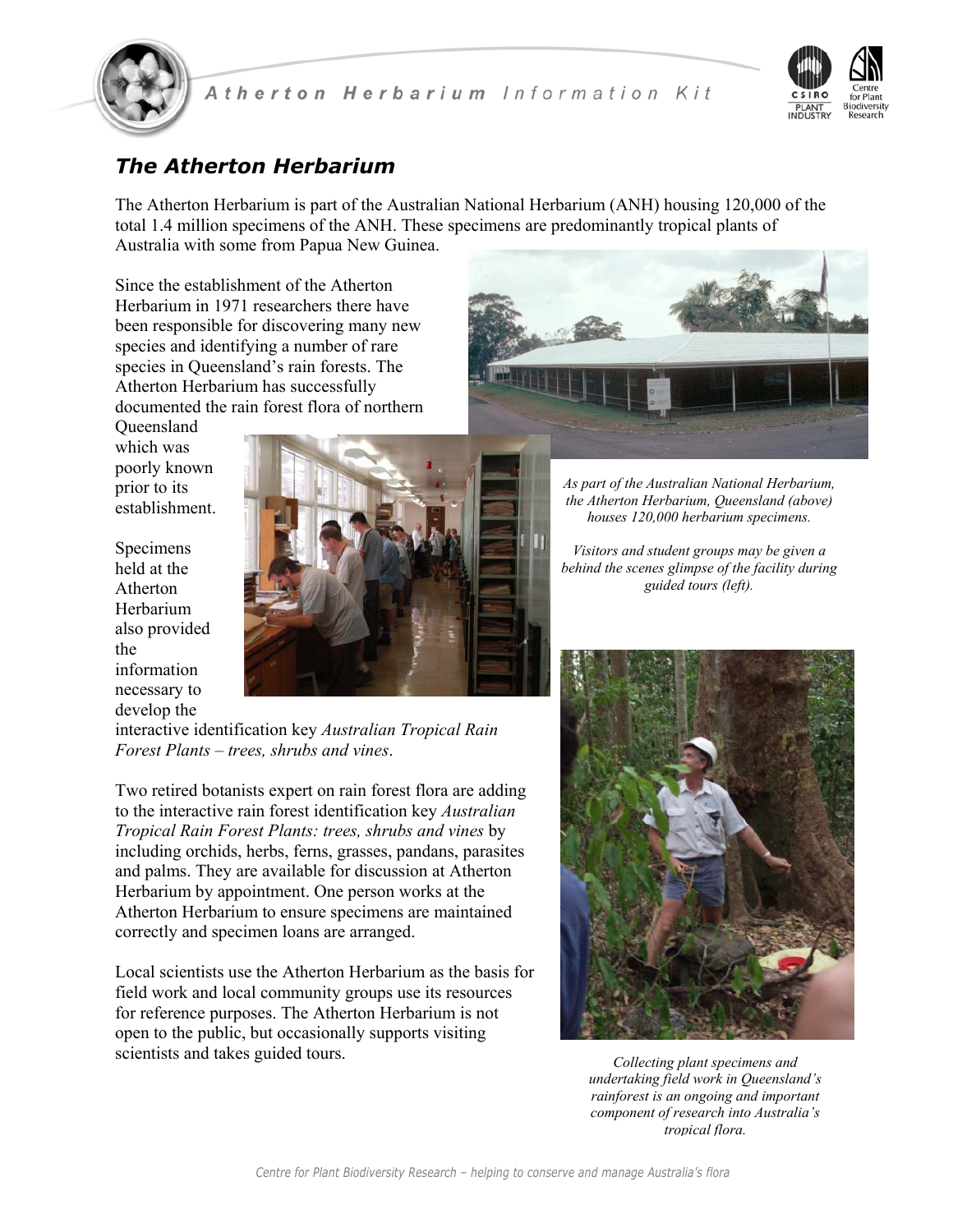



# *Delivering information*

The ANH is committed to making information about plants readily available in user friendly formats to other researchers, the public and special interest groups. A particular focus for the ANH is ensuring information from the Atherton Herbarium is available to scientists and others interested in plants of the rain forests of Queensland.

Three resources currently available are Australia's Virtual Herbarium, the interactive identification key titled *Australian Tropical Rain Forest Plants: trees, shrubs and vines*, and the Atherton Herbarium Reference Collection. These resources will be built on and are available in Atherton.

### **Australia's Virtual Herbarium**

Australia's Virtual Herbarium (AVH) is a collaboration between all major herbaria in Australia to make available over the internet information on Australian native plants.

All information about a herbarium specimen is included in the AVH including what plant it is, date it was collected, who collected it, where it was collected, neighbouring plants and habitat.

Information associated with six million herbarium specimens across Australia will be recorded as part of the AVH. Users will be able to find the geographic distribution, view images, read about and identify Australian native plants through the AVH.

All the specimens held in the Atherton Herbarium have been databased and their transfer to the AVH will be complete by December 2004.



For more information on the AVH visit www.chah.gov.au/avh

can be arranged by contacting the Atherton Herbarium Assistant.



*Australia's Virtual Herbarium is particularly useful for mapping the distribution of plant species such as the Australian rain forest plant*  Acmena smithii *(lilly pilly) shown here.* 

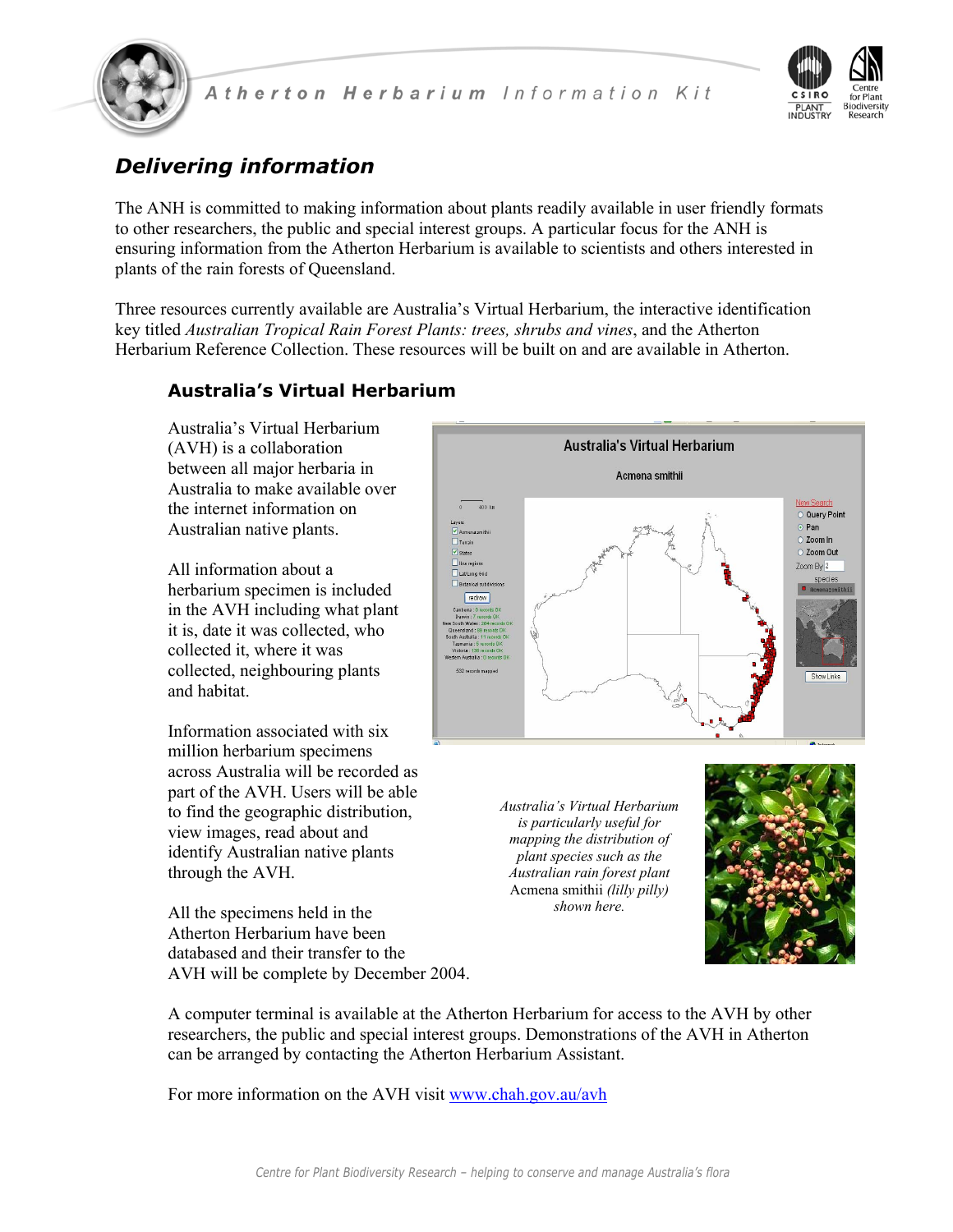



### **Australian Tropical Rain Forest Plants: trees, shrubs and vines**

Available on CD *Australian Tropical Rain Forest Plants: trees, shrubs and vines* is an interactive identification and information system for 2,154 species of trees, shrubs and vines of northern Australian rain forests. It includes species in northern Australia, from Broome in Western Australia to Townsville in Queensland and is based on the collection of Australia's tropical flora held in the Atherton Herbarium.

The CD is easy to use and provides a simple means of naming a rain forest plant using whatever information is available, such as leaves, flowers, plant shape etc. By selecting characters from the plant and responding to a series of choices, the user is able to achieve identification via a process of elimination. A total of 154 characters, covering the morphology – habit, bark, leaves, flowers, fruits, buds and seedlings – and some geographic and ecological information ensure reliability of the key is high. Interpretation of the character information is assisted with help notes and images featuring colour or line drawings.

A comprehensive information system for each species includes common name, scientific name, geographic and ecological information, distinguishing features and natural history notes. The descriptions are combined with high quality colour images for most species, leaf X-ray images and a map showing natural distribution.

Work is underway to expand the key further to include orchids, ferns, herbs, grasses, pandans, parasites and palms of Queensland's rain forests.



A copy of *Australian Tropical Rain Forest Plants: trees, shrubs and vines* is available for other researchers, the public and special interest groups to use at the Atherton Herbarium. To arrange an appointment to use it please contact the Atherton Herbarium Assistant.

To order a copy visit www.publish.csiro.au/pid/3400.htm

Australian Tropical Rain Forest Plants: trees, shrubs and vines *is an excellent tool for people wanting to identify or learn about plants of Australia's tropical rain forests.*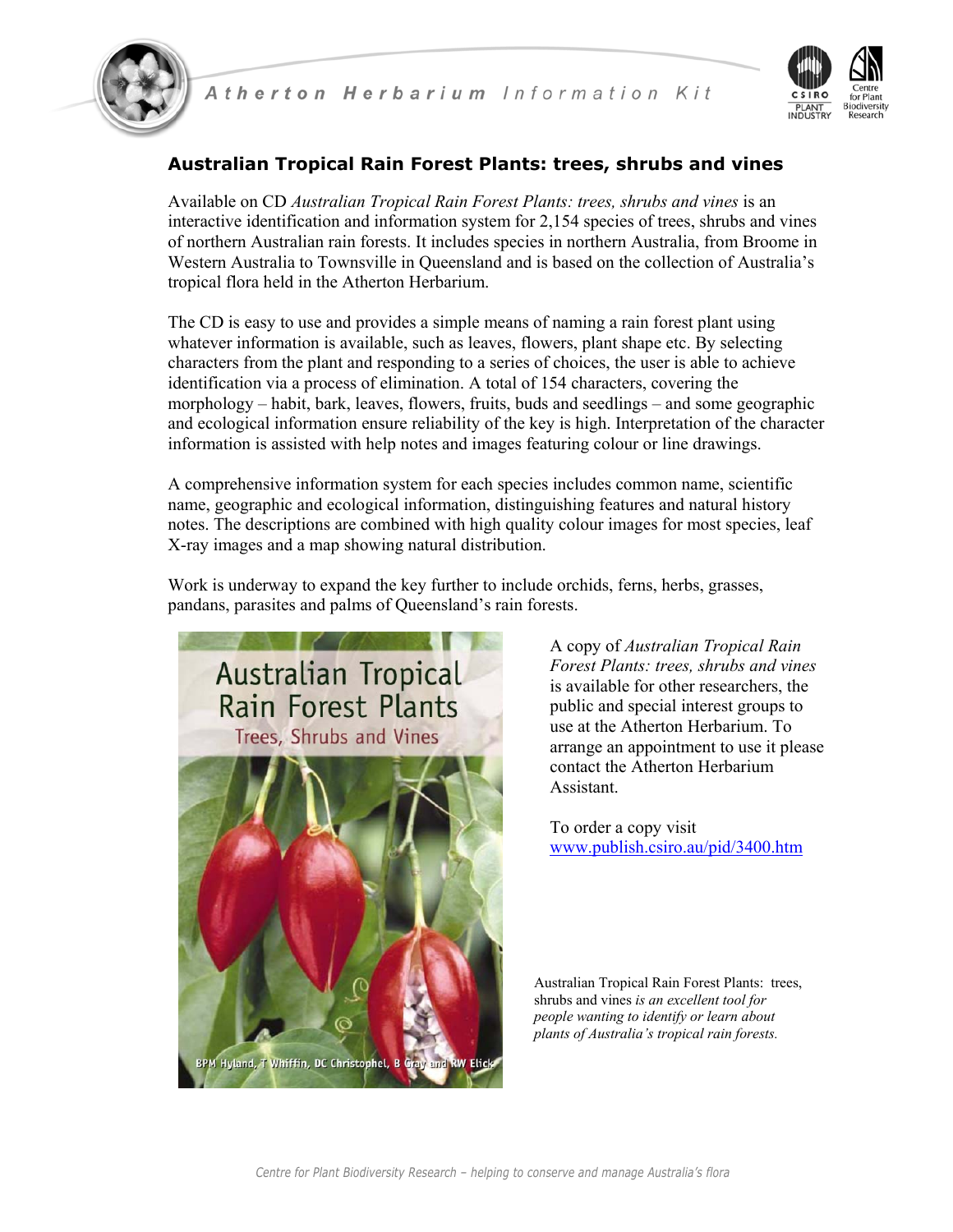



### **Atherton Herbarium Reference Collection**

Some herbaria have reference collections that are available to other researchers, the public and special interest groups to use. Reference collections contain samples of specimens that represent species preserved in the main collection and usually of a particular geographic region.

The Atherton Herbarium has established a reference collection that represents about 95 per cent of all the species in the main collection of the Atherton Herbarium including most



rainforest species of northern Queensland. By December 2005 it will represent 100 per cent of species.

The Atherton Herbarium Reference Collection is available to use to assist in the identification of northern Queensland's rain forest plants and for research purposes.

*The Atherton Herbarium Reference Collection includes specimens that represent plant species from the Atherton Herbarium and provides access to maps and computers to assist with plant identification.* 



Specimens contained within the Atherton Herbarium Reference Collection are specially mounted and covered in plastic so they can be safely handled by anyone without damaging the specimens.

As appropriate, specimens will be added and renewed to ensure the most

representative and accurate selection of specimens remains available at all times.

Also available with the Atherton Herbarium Reference Collection are maps of northern Queensland and a computer terminal where visitors may access both Australia's Virtual Herbarium and the CD *Australian Tropical Rain Forest Plants: trees, shrubs and vines*.

These facilities will supplement the actual specimens to provide a complete resource of botanical information about plants of northern Queensland.

The Atherton Herbarium Reference Collection is currently available to members of the public and research scientists. Members of the public and scientists are welcome to use the Atherton Reference Collection by making an appointment with the Atherton Herbarium Assistant.